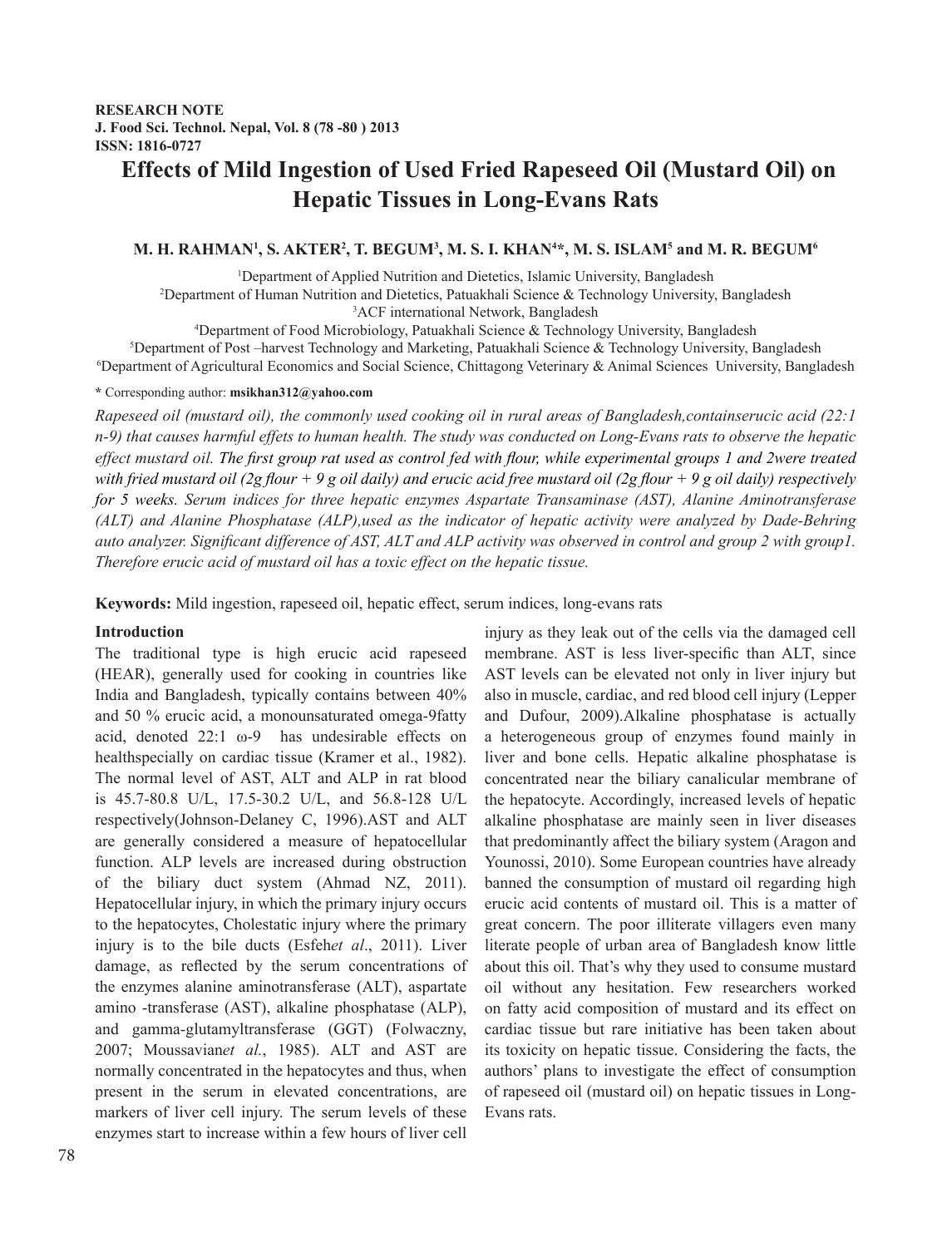## **Materials and Methods**

## *Collection of animals and study treatment*

Six weeks old aged male mice,weighing 20-30 grams, were purchased from International Center for Diarrhoeal Disease Research,Bangladesh(ICDDR'B).The first group was used as control fed with flour , while experimental groups 1 and 2 were treated with fried mustard oil (2g flour  $+9$  g oil daily) and erucic acid free mustard oil (2g) flour  $+9$  g oil daily) respectively for 5 weeks.

# *Collection and storage of studied (materials) mustard oils*

This was collected from the local retail market where great attention was given to notice the originality of the brands and expire dates of the oils and preserved properly.

## *Biochemical examination*

After completion of experimental period,blood collected from heart, biochemical assay of AST and ALP, ALT were tested by Dade-Behring auto analyzer.Different organs namely heart, liver, kidney, epididymus adipose tissue, and retro epididymal adipose tissue were isolated and preserved in deep freeze for further investigation.

## *Statistical Analysis*

Data collected from the study were enter into Spread Sheet Programme of Microsoft Excel Programme-2003 and analyzed by SPSS version 16 were level of significance was 5% to interpret the results of biochemical parameters.

### **Results and Discussion**

Figure 1a shows the activity of AST in Unit/Liter of control group, experimental group 1 (FMO) and experimental group 2 (EAFMO) which were ranges from 63 U/L to 76 U/L, 97 U/L to 103 U/L and54 U/L and 49.5 U/L with mean $\pm$  SD of 69.5  $\pm$  9.19, 100  $\pm$  4.24 and  $51.75 \pm 3.18$  respectively whereas Figure 1b shows the activity of ALT in Unit/Liter in three groupsranges from 22 U/L to 26 U/L, 43 U/L to 48 U/L an d18 U/L to 20.5 U/L with mean  $\pm$  SD of 24  $\pm$  2.82, 45.5  $\pm$  3.53 and 19.25  $\pm$  1.76 respectively and Figure 1c shows the activity of ALP in Unit/Liter indicated from 78 U/L to 86 U/L, 134 U/L to 146 U/L, and 65 U/L to 76.50 U/Lwith mean± SD of 80.5 $\pm$  3.53, 140  $\pm$  8.48 and 70.75  $\pm$  8.13 respectively. The activity was plotted against groups and a curve was obtained. For each test of serum,In experimental group 1 comparing with the experimental group 2 the activity were found higher and statistically significant  $(p<0.05)$ . In group 2 the activity was lower compared to control group which indicated that in erucic acid free diet the

activity of AST was lower. There was observed significant difference between control and group  $1$  ( $p<0.05$ ).



**Figure 1a. AST assay from serum**



**Figure 1b. ALT assay from serum**



**Figure 1c. ALP assay from serum**